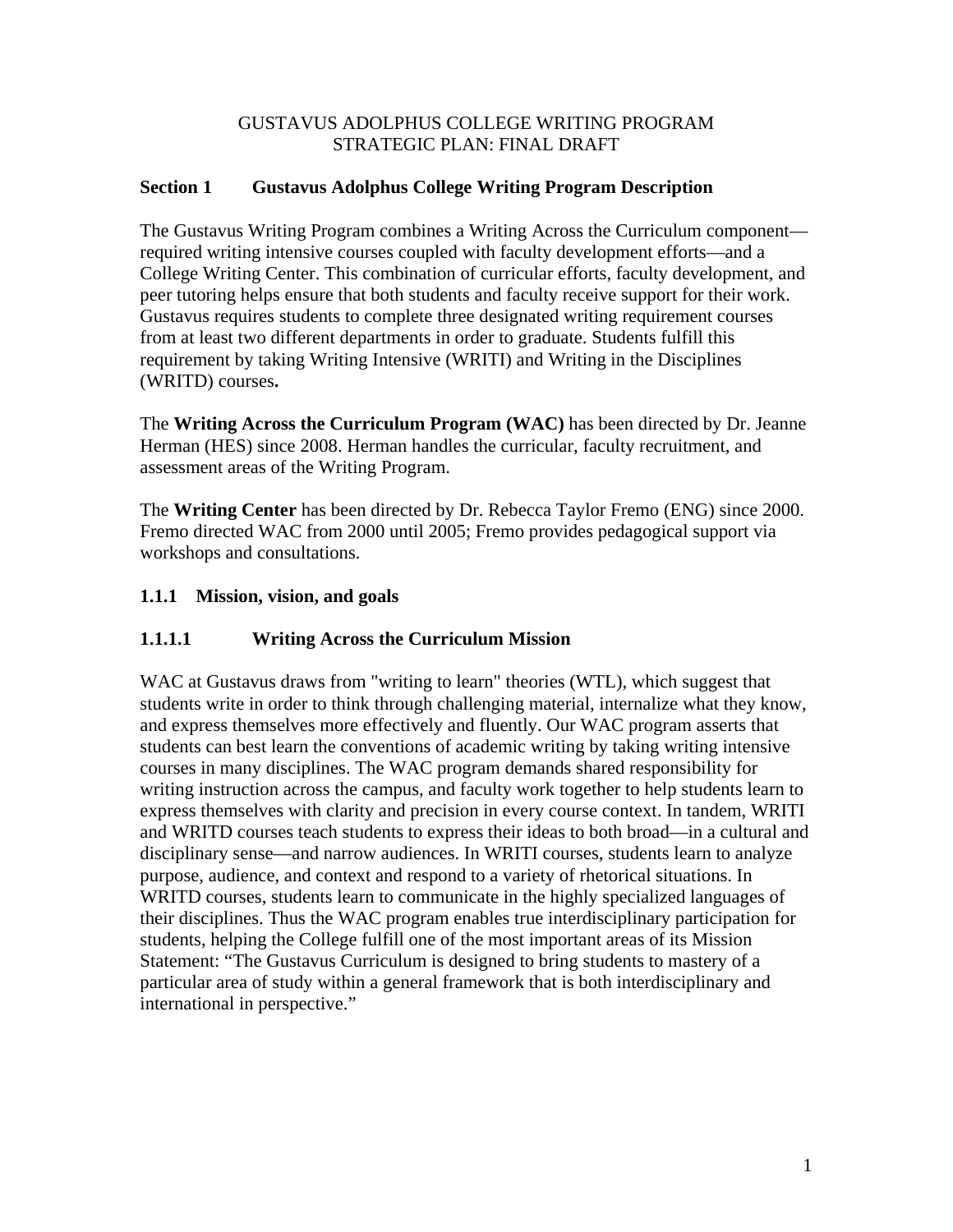## **1.1.1.2 Writing Across the Curriculum Vision**

Liberally educated students should write well and use writing both to discover and construct new knowledge and to communicate their ideas to others. Writing is a complex activity; it is a form of creative expression and critical engagement that serves practical and intellectual purposes. Since writing shapes the views of others, courses that focus on writing should help students understand the effects of their own written language. Once students learn to make successful choices as writers, they can use written communication in order to engage more fully as citizens, both locally and globally. In drawing its principles from a rhetorical system, the WAC program nods to the ancient art of rhetoric, which enabled civic participation. By enabling Gustavus students to fully participate as citizens after graduating, preparing them to write for audiences who may share different cultural and disciplinary values, the Writing Across the Curriculum program helps the College fulfill its mission: "The purpose of a Gustavus education is to help its students attain their full potential as persons, to develop in them a capacity and passion for lifelong learning, and to prepare them for fulfilling lives of leadership and service in society."

### **1.1.1.3 Writing Across the Curriculum Goals**

Goal 1: Develop rhetorical competency. WAC seeks to enable all students to make consistent, appropriate choices regarding purpose, audience, context, form, and style when they write. Such rhetorical competency enables full civic participation.

Goal 2: Foster creativity and self expression. WAC encourages students to use writing as a means of self-expression, creative expression, and exploration, and provides opportunities for students to write informally as well as formally. Such creativity and self-expression helps Gustavus students develop their full potential as persons.

Goal 3: Teach argumentation and critical thinking. WAC courses teach students to analyze and create arguments and to use writing in order to explain, persuade, and communicate with diverse audiences. Argumentative and Critical Thinking skills are hallmarks of academic excellence.

Goal 4: Enable fluency in disciplinary conventions. In WRITD courses, students complete assignments that exemplify the structures, genres, and conventions of their discipline. Mastery of Disciplinary Conventions enables students to understand the educational and theoretical innovations of their fields.

Goal 5: Develop the writing process. All WAC courses help students to study their own writing practices, develop a writing process that is successful, and practice that process. Both WRITI and WRITD courses provide opportunities for students to draft, revise, and edit their work. As they develop their Writing Processes, students focus not only on how knowledge is communicated, but how one comes to know in the first place.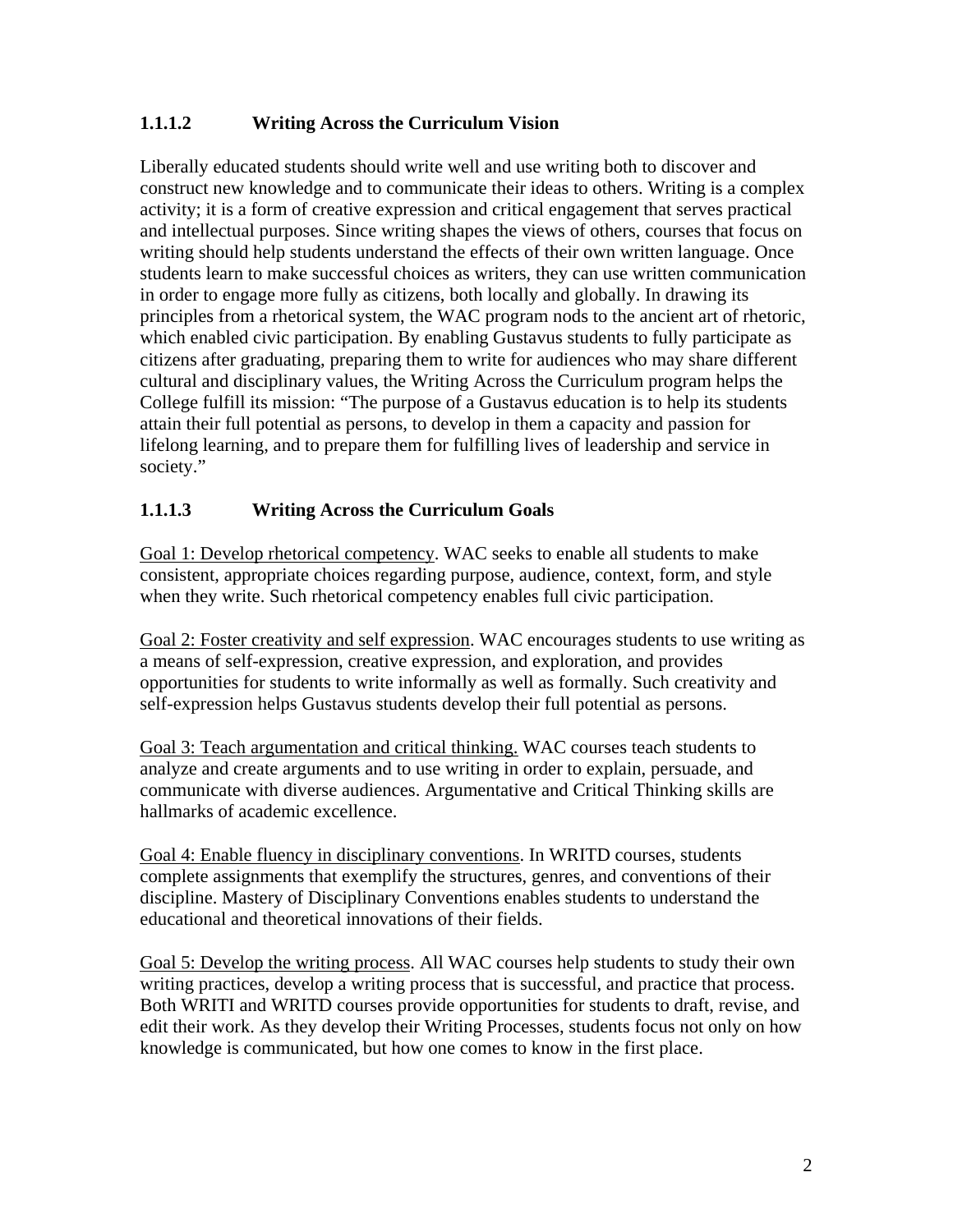Goal 6: Negotiate meaning with diverse audiences. WAC courses demonstrate that writing is always an act of negotiation, where readers and writers from different cultural or disciplinary contexts must help one another understand their beliefs, values, and habits. Courses should expose students to multiple rhetorical contexts across the curriculum. As they learn to Negotiate Meaning with Diverse Audiences, students are poised to become members of diverse communities and to participate fully within them.

Goal 7: Create support mechanisms. The WAC program seeks to support all teachers of writing at Gustavus, providing workshops, resources, and assessment strategies for teachers who are new to the program.

Goal 8: Increase the number of WRITD and WRITI courses within the curriculum. By encouraging departments and programs to offer writing courses, and providing support for those who submit proposals, the WAC program hopes to increase the overall number of writing courses in the curriculum.

## **1.1.1 Writing Center: Mission, Vision, and Goals**

## **1.1.2.1 Writing Center Mission**

The Gustavus Adolphus College Writing Center recognizes that differences in proficiency, levels of preparation, and linguistic and cultural background need to be taken into account in helping students to become more effective writers. We believe that writers benefit from conversation about writing at all stages--planning, drafting, revising, and editing--and the Writing Center staff understands that writers encounter these stages with differing degrees of strength and comfort.

Our undergraduate peer tutors consult with student clients individually. They encourage students to discuss the writing experiences they share as members of the academic community of the College. At the same time, the tutors help students to clarify their understandings of the stylistic and substantive expectations emphasized within various academic disciplines. We seek to help students become stronger writers by:

- facilitating students' drafting, revising, and editing processes
- helping students recognize and practice conventions for good writing across the curriculum
- encouraging and contributing to a culture of collaboration among students
- fostering students' sense of communicative responsibility.

The Writing Center fulfills its mission in two primary ways: by providing individualized tutoring sessions on-site--either by appointment or on a walk-in basis--to students from across the college; and by providing workshops and coordinating outreach efforts bring the Writing Center staff to particular student populations.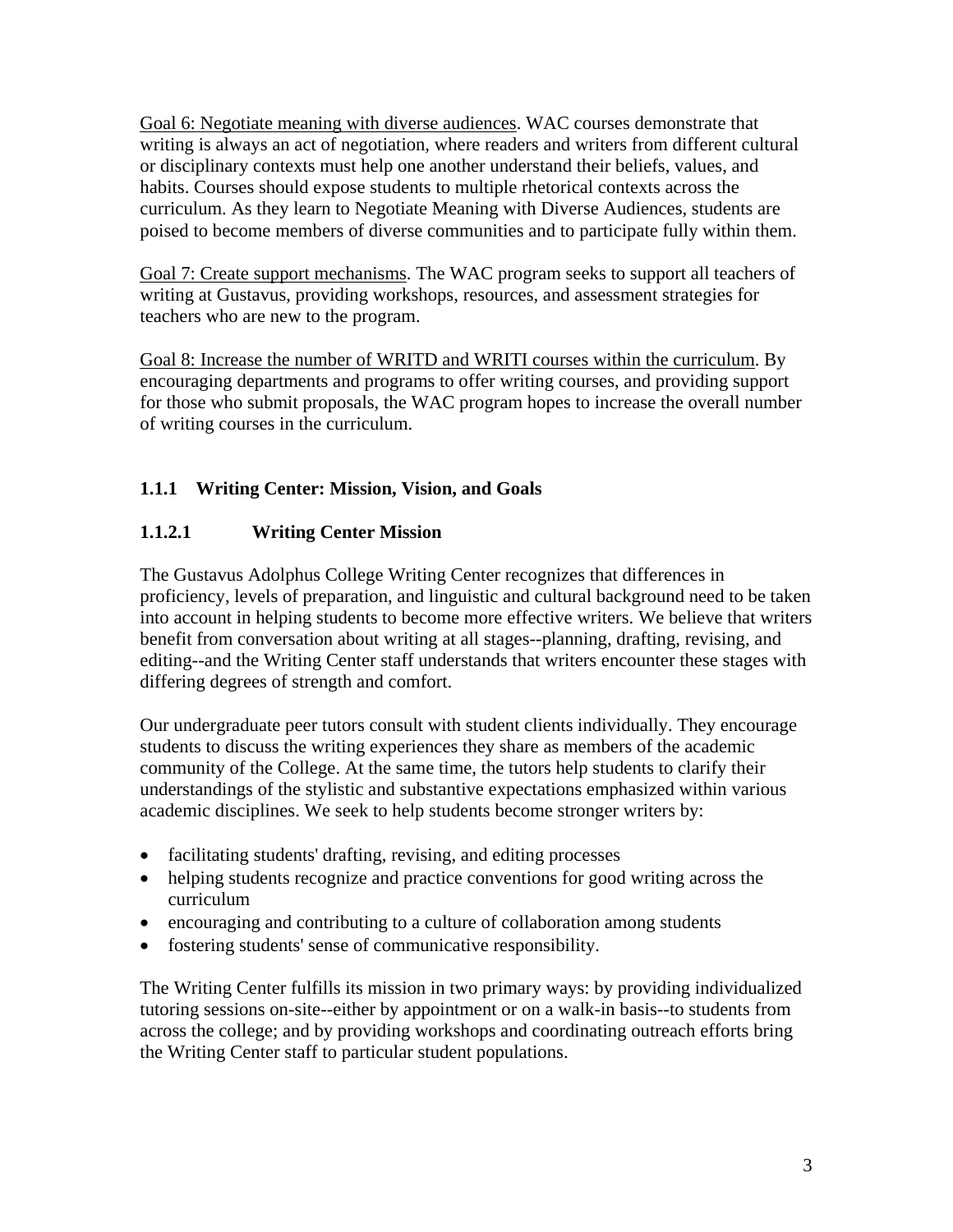The Writing Center embodies Gustavus's commitment to the Core Value of Community. The peer tutoring model utilized at the WC teaches students to negotiate meaning in an atmosphere of mutual respect and cooperation.

# **1.1.2.2 Writing Center Vision**

Simply put, the Writing Center seeks to be a vital, fully integrated part of every Gustavus student's experience. We reach out to those writers who struggle and those who excel. We help those whose native languages and/ or home literacy practices differ (either in degree or kind) from those traditionally valued by the academic community. But we seek to help all writers think in more sophisticated ways about rhetorical issues such as purpose, audience, context, and style. Finally, we strive to serve as a central location where students can exercise their critical and creative impulses, share their work with real, live audience members, and receive feedback in a space uncompromised by the pressures of grading and evaluation. In other words, we want to be a Center for Writers: the place where all student writers come to get their work done, share their work with others, and celebrate the written word.

# **1.1.2.3 Writing Center Goals**

Goal 1: Model for students the social aspects of written language. Conventions for writing arise out of specific social and cultural contexts. A tutorial demonstrates the ways that writers from different backgrounds (cultural or disciplinary) negotiate meaning.

Goal 2: Help writers discover their own process. Tutorials focus on all stages of the process: prewriting, drafting, revising, editing, and publishing or sharing work. By working with writers at all stages of the process, and calling attention to the ways that those stages matter, we help students learn what works best for them.

Goal 3: Provide real, live readers for writers who need an audience. The peer tutors help writers see and experience how their words affect others. This helps students learn to communicate with others whose ideas, beliefs, values, and language practices may differ from their own.

Goal 4: Help writers improve their rhetorical and stylistic skills. Tutorial sessions focus not merely on "making papers better," but on the rhetorical choices and technical skills that good writers practice. Tutors model those choices and skills for students.

Goal 5: Model invention, revision and self-editing skills that can transcend disciplinary boundaries. Tutors focus on a process-based approach to writing, teaching students that regardless of the disciplinary focus, similar strategies can be used to help students learn to brainstorm and plan, revise and rethink, and edit and proofread their work.

Goal 6: Support an increasingly diverse student body at Gustavus, including those who are multilingual or speak and write English as their second language. Tutors are committed to helping all writers at Gustavus, regardless of their linguistic and cultural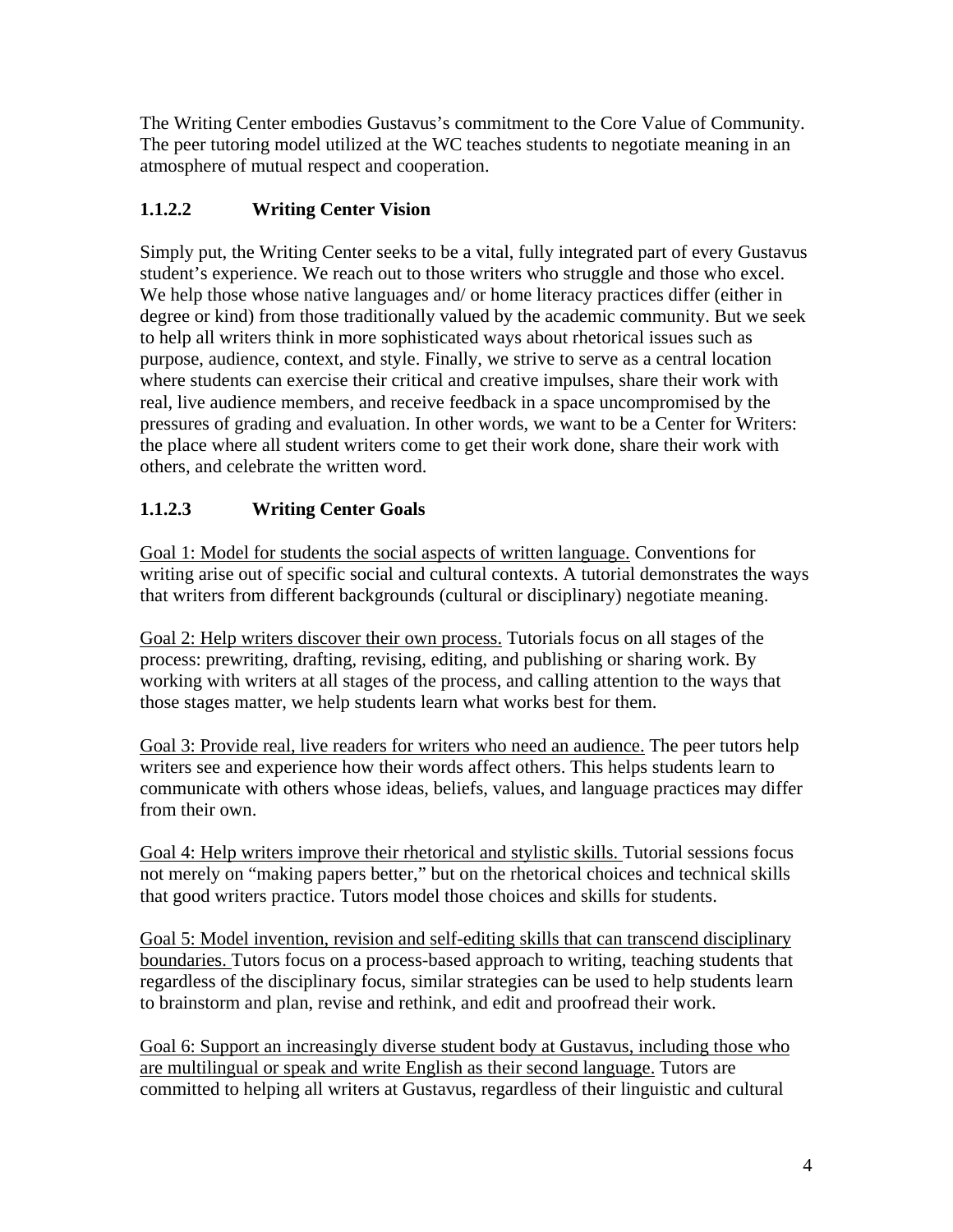backgrounds. Tutors are particularly sensitive to the needs of students who struggle with competing rhetorical impulses due to their bilingual or multilingual backgrounds.

Goal 7: Assist writers who may have trouble with written processing skills, including those with learning disabilities. Tutors and the director work closely with our Disability Services coordinator to ensure that students with learning disabilities can receive one-onone feedback on their work, and tutors research various learning disabilities in order to learn more about how to help students with written processing disabilities.

Goal 8: Create and support a community of writers by maintaining a collaborative space where students can share their creative and academic work and locate helpful resources. Tutors themselves use the Writing Center, and the Center sometimes hosts visiting authors in order to enable students to converse with them; tutors wish to converse about creative as well as critical writing. The WC is also a repository for resources, including handbooks and style manual. The WC maintains a web page and provides materials to the campus community.

## **1.2 Programs**

The Gustavus Writing Program consists of both the Writing Across the Curriculum (WAC) program and the Writing Center (WC); the WC houses our English Language Learners (ELL) Tutoring Specialist as well. The two programs share a budget, but each is directed by a different faculty member. Neither program benefits from support staff.

## **1.2.1 Writing Across the Curriculum**

## 1.2.1.1 Writing Requirement:

Gustavus requires students to complete three designated writing requirement courses from at least two different departments in order to graduate. One of these courses must be taken in the first year (normally in the First Term Seminar or Curriculum II). At least one designated writing course must be taken as part of a student's major, and at least one must be Level II or higher. Students fulfill this writing requirement by taking two types of courses, WRITING INTENSIVE (WRITI) and WRITING IN THE DISCIPLINES (WRITD). Currently, either WRITI or WRITD courses are offered by the vast majority of departments on campus. Some, however, participate much more substantively than others. See Appendix A (a detailed view of departmental participation) and Appendix B (which charts the number of students completing more than 3 WRITI/ D courses before graduation). And, because of the intensive nature of the revision and feedback cycle, all WRITI and WRITD courses should be restricted to enrollments of 20 or fewer students.

#### 1.2.1.2 Faculty Development and Curriculum Development:

The WAC program supports faculty development in several ways. First, since all First Term Seminars must meet the criteria for WRITI, all new teachers of FTS take part in a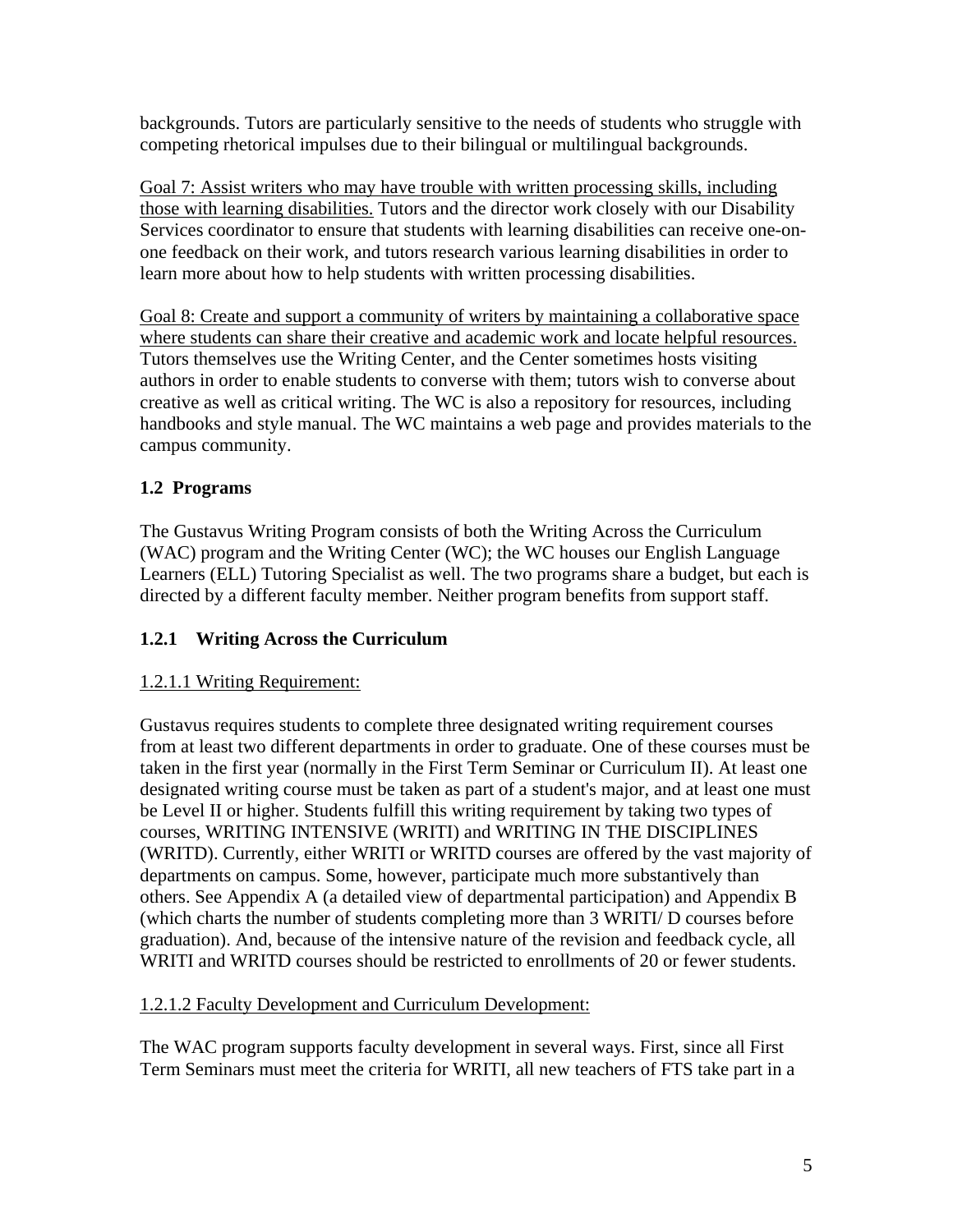summer workshop before they teach FTS. This workshop includes instruction on writing theory, pedagogy, and assessment strategies. The WC director also sits on the FTS Advisory Committee. Second, the WAC program participates in the Teachers Talking series. In addition, other WAC faculty development workshops may be offered throughout the academic year. Finally, the WAC director is an ex-officio member of the Curriculum Committee and can assist the PADC or others with assessment projects. Note, for instance, that the WAC director assists with the Teagle Foundation Grant project, which has assessed writing, critical thinking, and civic engagement among six different liberal arts colleges (including Gustavus) over the last thee years. This has involved soliciting papers from large numbers of students, reading the papers to determine whether or not they fit the study, and selecting "range finders" for other groups of readers to assess.

#### 1.2.1.3 Writing Program Advisory Committee:

Currently inactive, The Writing Program Advisory Committee (WPAC), chaired by the Director of WAC, consists of six members who should represent at least three of the five academic divisions and diverse faculty ranks, as well as the FTS program. The committee's primary function is advisory. The committee will offer advice about faculty development efforts, read and review WAC documents, and assist with the development of a regular WAC assessment plan. The committee will also discuss Writing Center related issues as needed. Finally, WPAC should re-assess the FTS handbook every five years. The nearly annual turnover in the position of WAC director has affected the formation and contributions of this committee.

## **1.2.2 The Writing Center**

The **Writing Center** supports students who take WAC courses and the faculty who teach them. The Center, located in 232 Confer Hall, is staffed by14-20 undergraduate peer tutors from across the curriculum and supported by campus employment programs. All tutors are chosen based upon their writing samples and personal interviews; all attend pre-semester orientation as well as weekly staff meetings and annual professional development retreats. The WC offers tutorials both by appointment and on a walk-in basis. The Center also provides outreach programs to the Gustavus community, including workshops for international students, first-year students, and other populations. In a typical year, the Writing Center conducts 700-800 tutorials; at least 2/3 of those take place during the fall semester, when our First Term Seminar (FTS) courses run. Most students are "repeat customers"; in 2007-08, for instance, the Writing Center conducted 775 appointments with 319 distinct clients.

E.L.L. Tutoring: The WC currently houses our E.L.L. Tutoring Specialist, who works also with multilingual students. She consults with faculty members and administrators as well. Currently, Gustavus now employs a graduate student from Minnesota State University, Mankato whose area of specialization is TESOL (Teaching English as a Second Language) in this part-time position. Turnover has been problematic.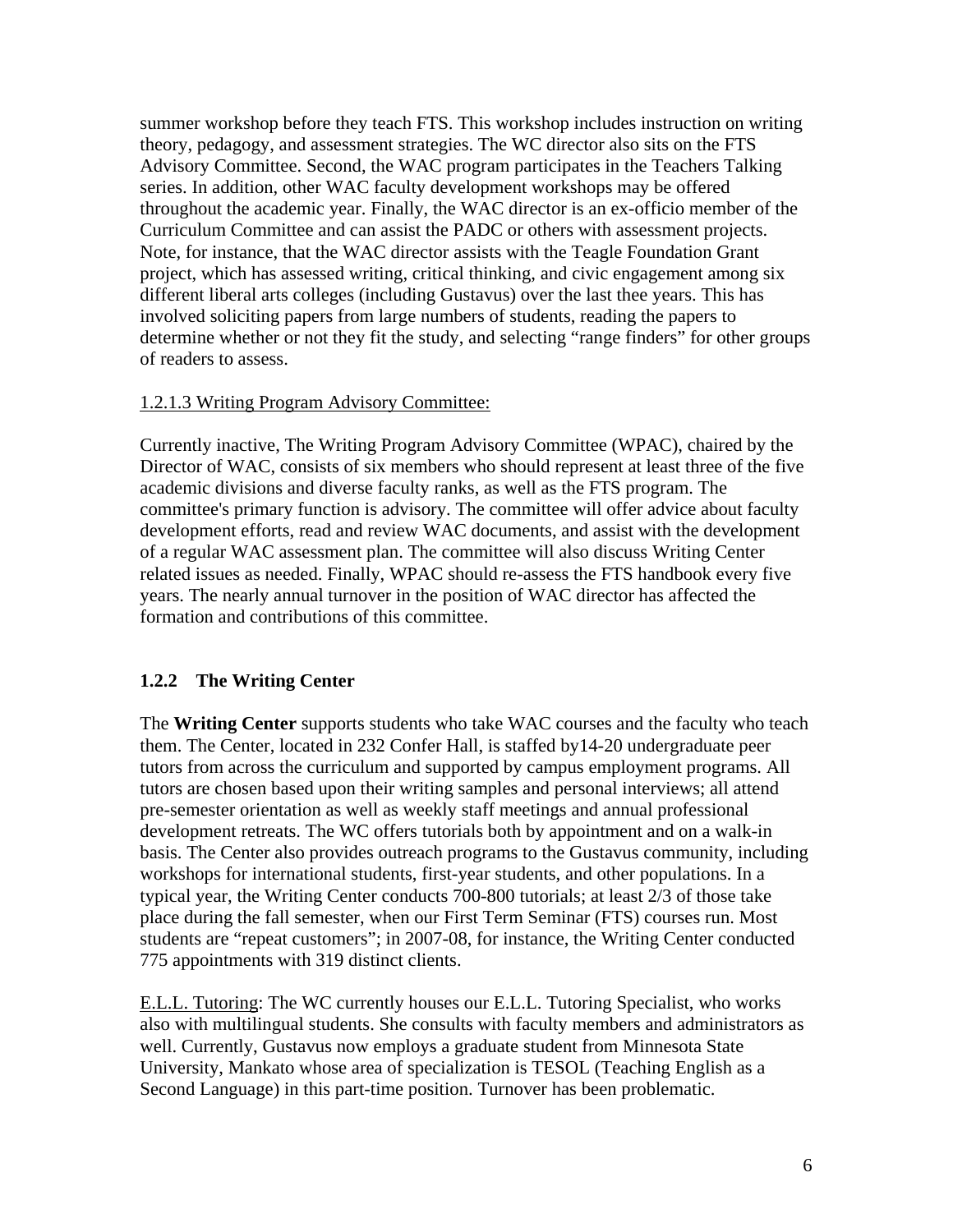Designated Tutor Program pairs a sophomore, junior, or senior Writing Center tutor with a specific section of FTS (fall) or other WRITI or WRITD course (spring). While s/he is not a composition "specialist," the DT has been trained to utilize a tutoring method that privileges conversation and questioning. The DT is not a "grader" or a "T.A."

Outreach Program places tutors in satellite locations on campus. We currently place tutors in the Diversity Center, and we will use the Library as well in fall 2009. The Outreach tutors also visit the dorms during exam periods and offer workshops to the community. Past topics have included "The Writing Buffet," "How to Avoid Plagiarism," and "Preparing for the MCAT Writing Portion."

Special Needs Team works in tandem with Laurie Bickett, coordinator for Disability Services, to make sure that students with written processing needs are served. Each year, three experienced tutors serve on this team. Tutors first meet with Bickett to discuss the needs of writers with learning disabilities. The tutors then work with individual students with disabilities throughout the year.

Writing Center Training Course will be required for all Writing Center tutors beginning fall 2009. This course will be offered for .500 credit and will introduce tutors to rhetorical theory, composition theory, and tutoring strategies.

### **1.3 Writing Program (WAC and WC) Support relationships**

First Term Seminars: All FTS courses are designated WRITI. The WC provides designated tutors (DT) to approximately 12 sections of FTS each fall. In addition, the Center's director, Rebecca Fremo, conducts the writing orientation session for all new FTS teachers every other summer and sits on the FTS Advisory Board.

Diversity Center: The Center is closely allied with the Diversity Center. Tutors are stationed there three to four evenings each week in recognition of the cultural barriers that may prevent many students of color from going directly to the Writing Center for help. The E.L.L. tutoring specialist also works closely with the Diversity Center in this regard. Virgil Jones works closely with Fremo and the tutors, providing ongoing support for the development of cultural competency.

Center for International and Cultural Education: the Writing Center director provides an orientation session for new international students each year (with Jane Lalim, Academic Counselor), as well as workshops for international students upon request. The E.L.L. tutoring specialist works closely with this office as well.

 Advising and Counseling Center: Jane Lalim (Academic Counselor) collaborates frequently with Rebecca Fremo to support international students and students of color (via Mentoring for Success); Laurie Bickett (Disability Services) also collaborates with Fremo to ensure that students with special written communication needs receive support.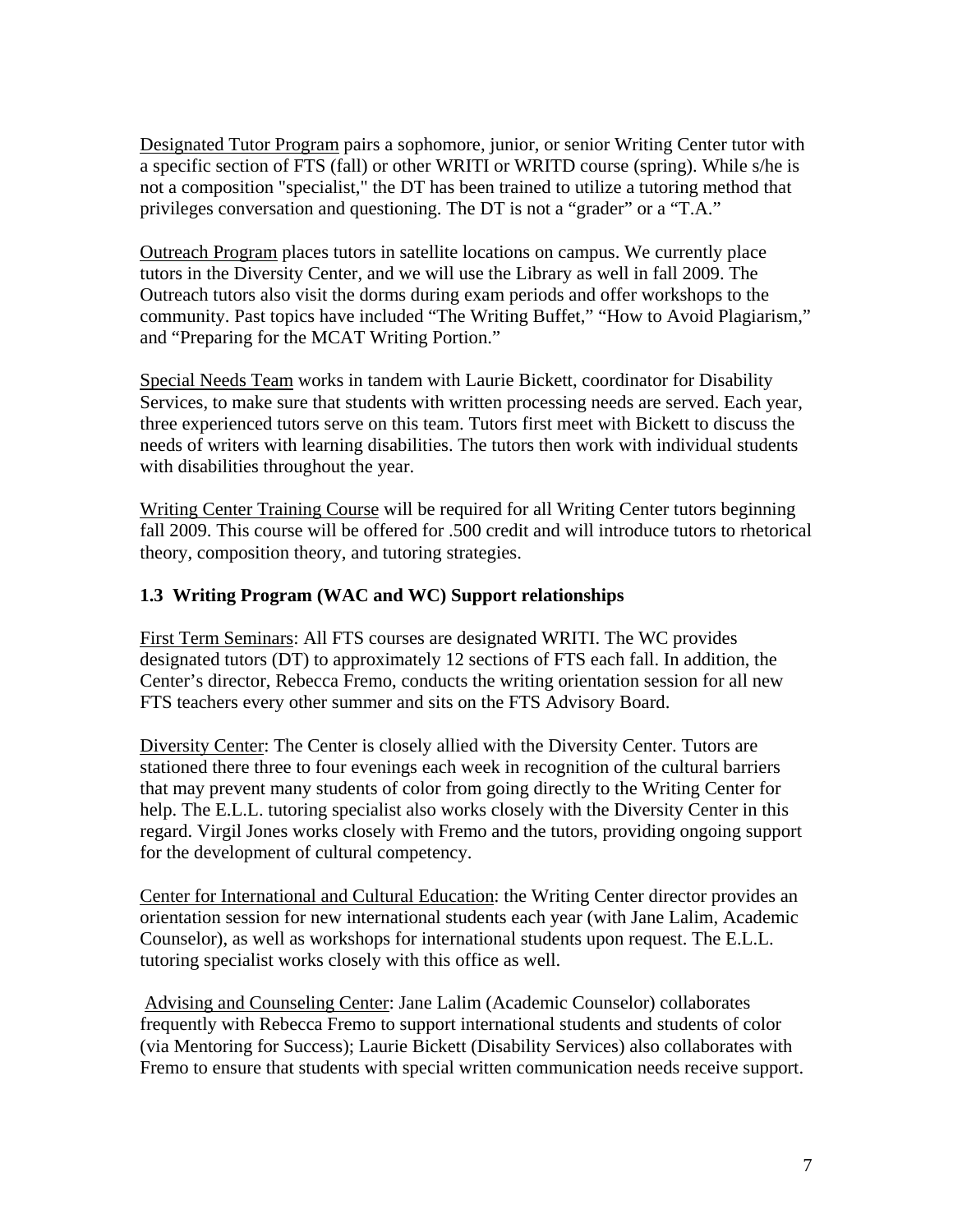Technology: The Writing Center currently outsources its most important technology needs, paying approximately \$715.00 annually for software that manages schedules and appointments, tracks usage, etc. Additional support from GTS could increase availability of specialized software and hardware designed to help students with special writing needs.

## **Section 2 Strategic Review**

### **2.1 Strategic issues**

The directors of WAC and the WC conducted focus groups with 14 of its most engaged faculty members; they also provided a survey to the community at large; only 10 people responded. The WC director reviewed Writing Center client evaluation forms, tutor selfevaluations, and faculty feedback regarding tutorial sessions. Finally, WAC and WC annual reports dating back to 2000 were reviewed.

### 2.1.1 WAC Program Strengths

Course Proposal Process: Faculty report that the approval process for new WRITI and WRITD courses is appropriate and teachers receive feedback. Likewise, while we would certainly argue for an even lower cap, the current enrollment cap of 20 is perceived as positive, enabling faculty to provide students with more specific feedback.

Completion of Writing Courses: Data provided by the Registrar shows that more than 50% of students within the current four-year cohort will register for/ complete more than the three required writing courses (see Appendix A).

Faculty Support: The Program enjoys support of faculty across the disciplines. The majority of departments do participate in the program and perceive WAC as "commonly owned."

Program Focus: The program focuses on writing process and rhetorical issues; it does not encourage students or teachers to simply consider the technical elements of writing such as grammar or mechanics. Because of this, more faculty feel comfortable participating in the program. Specifically, faculty seem most drawn to WRITD courses, as these courses appeals to faculty who feel comfortable working as expert writers within a specific field.

National Recognition: Gustavus was one of the first colleges in the country to institute a Writing Across the Curriculum requirement. Several former WAC directors have been contacted by other institutions looking for models; we are perceived as a successful WAC program with longevity. The College maintains its membership in national and regional organizations related to writing instruction.

#### 2.1.1.2 WAC Challenges, Barriers, and Opportunities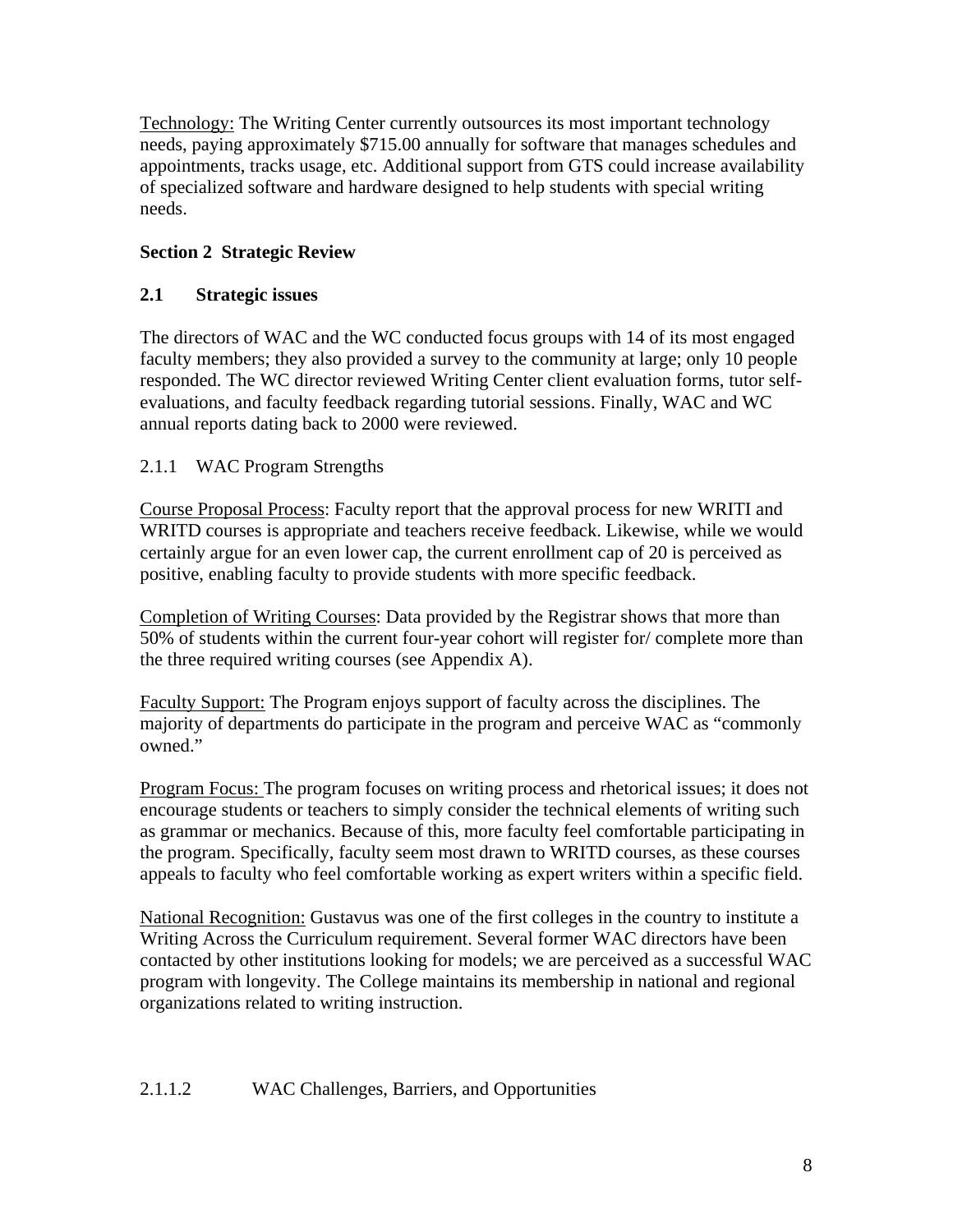Lack of Administrative Support: The College does not "replace" faculty who choose to teach WRITD or WRITI courses. Thus departments must choose: contribute to an interdisciplinary program like WAC (FTS, for example) or provide a course to their own majors. Some departments cannot "spare" a faculty member to teach a WAC course. Because the enrollment cap for WAC courses is 20, some departments lack enough personnel to offer WAC courses regularly. Likewise, the WAC program does not have secretarial support, which means that the WAC director must manage tasks like meeting planning, desktop publishing, envelope stuffing, web page upkeep, and so on. These types of responsibilities leave little time for the director to offer training sessions for faculty or engage in programmatic assessment and improvement. The College needs to fully staff and support the WAC program or its goals cannot be met.

Lack of Funding: The WAC program shares a \$2,275.00 annually with the WC (including travel money for both directors to participate in national and regional conferences). The WC uses this entire budget, often by the end of the first semester. The WAC program must then draw from another pool of "restricted" funds/ endowed funds for the program. Lack of funding also leaves a WAC director with a single course release annually, which is not enough to enable her to do the pedagogical, theoretical, managerial, and assessment work to keep the program productive. Finally, lack of funding means that it's difficult to bring in nationally recognized speakers, conduct external reviews, or participate fully in the WAC community beyond Gustavus. Both the WAC program and Writing Center need separate budgets with adequate funds.

Leadership: The WAC program should be directed by a faculty member with Writing Across the Curriculum background and experience. The director should be familiar with assessment strategies, pedagogy, history, and theoretical directions for WAC. Given the current emphasis on global and intercultural communication in a digital era, the WAC director should also have considerable background in digital media and/ or cross-cultural communication. Moreover, that person should be fully compensated with a full course reduction each semester for this work and enough travel funds to ensure that sh/e can attend the national Writing Program Administrators Conference and/ or Conference on College Composition and Communication each year.

Lack of Assessment: The WAC program, more than 20 years old, has never undergone an external review or other formal assessment. While WAC directors may conduct smaller assessments on their own, surveying FTS faculty, for instance, the College has never formalized its expectations for student outcomes, assessed student writing across disciplines, or considered seriously the usefulness or efficacy of the program. Given our participation in the Teagle Foundation Grant, which has enabled a three-year study of writing, critical thinking, and student engagement at six institutions, we are now poised to assess the program. Following the final stage of data collection and analysis this year, the results of the study should serve as a foundation for the first Gustavus faculty discussion of the WAC program and its outcomes. The WAC program should also consider commissioning an external review for the program, which might help the College move toward a viable assessment plan.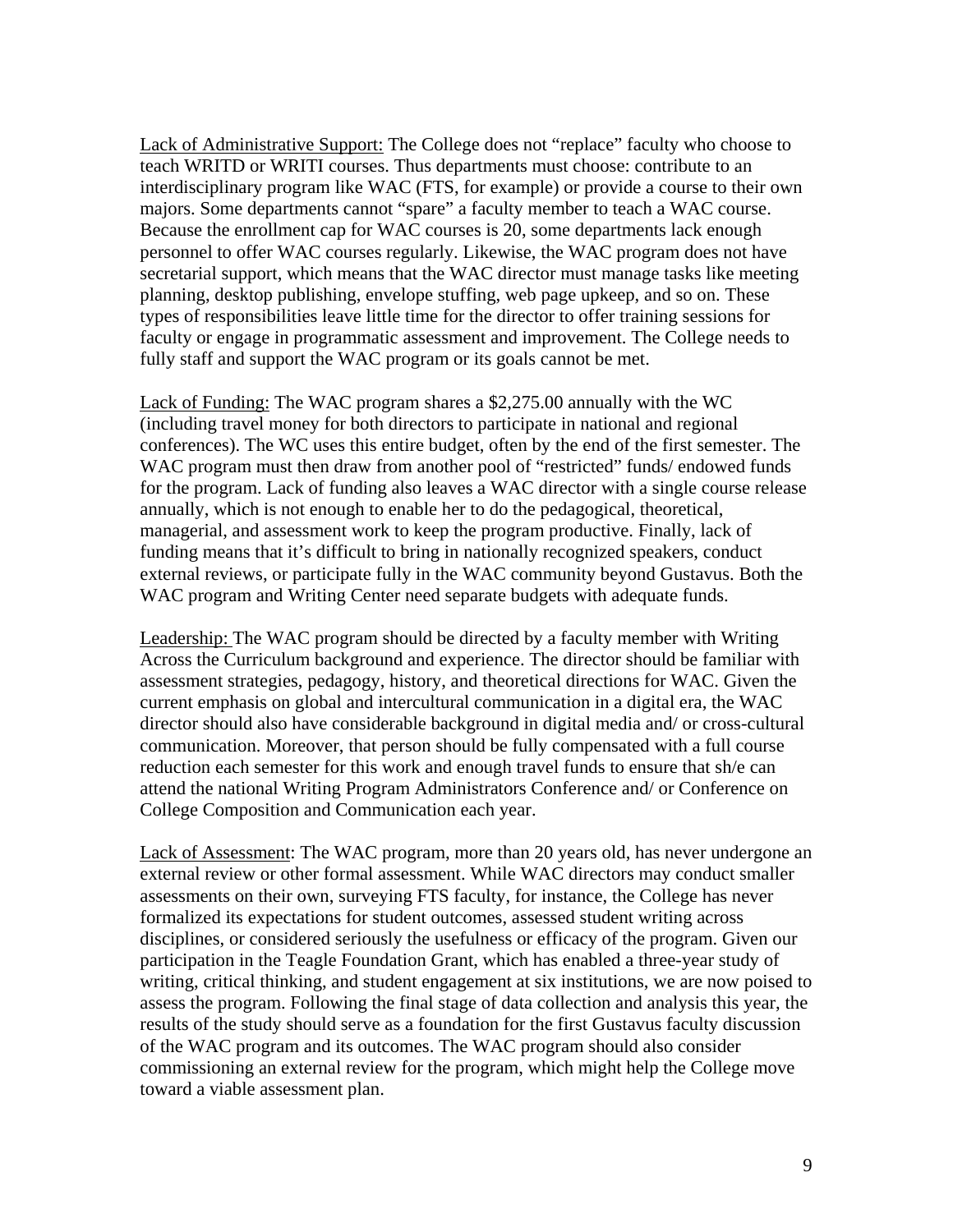Lack of Technology Support: Given the technical expertise and time required to maintain and/ or upgrade the WAC web site, support from GTS is essential. Another important concern regarding technology services is the increasing number of students at Gustavus with special writing and learning needs. Support from GTS in identifying and purchasing appropriate assistive technologies and software will ensure that the needs of students with atypical writing needs are met.

Uneven Participation: Some departments contribute regularly to the program, offering multiple sections of FTS each fall, and/ or 3 or more sections of WRITI or WRITD courses annually. Other departments offer only a single WAC course annually; still others choose not to contribute at all. (See Appendix A, attached.) This affects the morale of participating faculty and leads students to misunderstand or misjudge the lack of attention paid to writing instruction in some departments.

Imbalance of WRITI/ WRITD Offerings: FTS is by far the most important source of WRITI credit (34-36 sections annually). Beyond FTS, however, few WRITI courses are offered. Last year, for instance, WRITI courses were offered by only 11 departments, while WRITD courses were offered by 23 departments. Data included in Appendix A suggest a decline in sections of both WRITI and WRITD courses over the last two years. A better understanding of the reasons for this trend, and consideration of ways to support departmental participation in the Writing Program are essential. In fact, departments seem far more likely to participate in the WRITD part of the program, which may demonstrate a higher level of faculty confidence with disciplinary discourse rather than the "general" rhetorical principles.

Inconsistency in WRITI and WRITD Focus and Assignments: During focus group discussions, a number of faculty raised concerns regarding a perceived gap between the efficacy of WRITI and WRITD courses. They suggested that students seemed largely unprepared for the writing and research tasks associated with WRITD courses taught at the 300 level. Related to this issue is the paucity of writing courses offered at the 200 level across the curriculum. The WAC program, curriculum committee, and Gustavus administrators should find ways to encourage more teachers to propose WRITI courses at the 200 level.

Inadequate Training in the Teaching of Writing: Faculty members who teach WRITI and WRITD courses often request more training and support than the FTS summer orientation or "Teachers Talking" lunch discussions can provide. The program needs a regular slate of weeklong summer workshops, as well as more regular opportunities for WAC faculty to meet and discuss their teaching and assessment practices. This is particularly important for those who teach WRITI and WRITD courses but do not teach FTS. Essentially, those faculty members receive no formal training regarding the teaching of writing unless they choose to attend a workshop or seminar. Finally, projected changes in the linguistic and cultural diversity of our student population will require us to focus attention on how to teach and assess writing across multiple cultural contexts.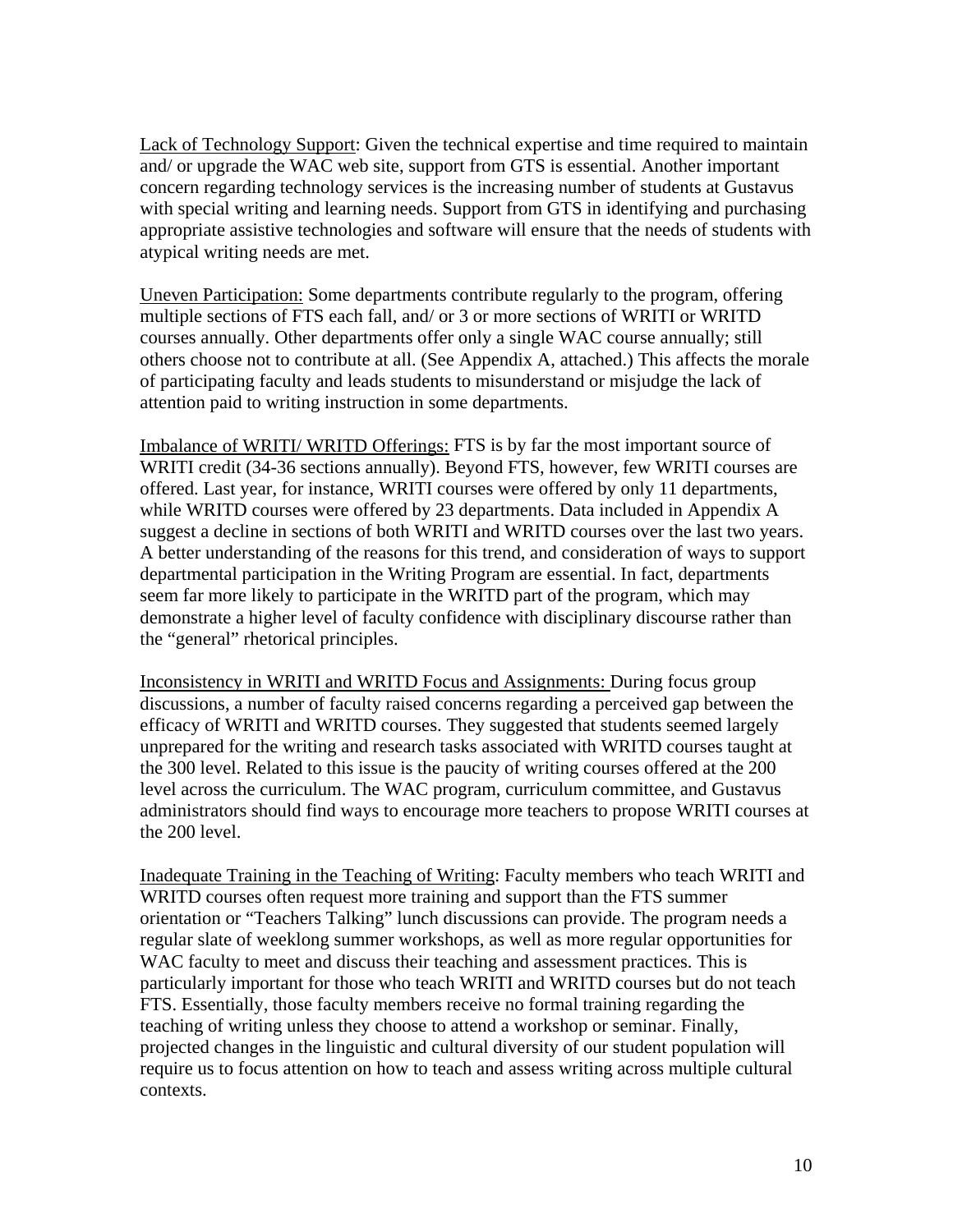#### 2.1.1.3 Writing Center Strengths

Scheduling and Appointments: The web-based WCOnline program makes it easy to schedule appointments. Walk-ins are also available at convenient times. Satellite locations like the Diversity Center make access possible for all students, as do special visits to dormitories and outreach efforts and workshops. Faculty and students report that the WC web page is easy to use and visible, and advertising efforts seem to reach most students on campus.

Faculty Support: Faculty typically report feeling comfortable and secure sending their students to the tutors, and they perceive tutors as well-trained and helpful. Faculty appreciate tutors from all majors across campus, and they occasionally participate in Writing Center training about specialized disciplinary discourses (i.e. Writing in the Sciences). The Designated Tutor program is supported by many teachers, as is the "good pedagogy" of putting experienced writers with beginning writers in a collaborative relationship.

Student Usage: The WC conducts 750-900 tutorials annually with 300-325 distinct "clients." The vast majority of students who visit the WC do so multiple times. The Designated Tutor program helps ensure that FTS students visit often. First year students experience a steep learning curve regarding the conventions of academic writing at the college level. Client surveys suggest a high level of satisfaction.

Tutor Training and Professional Development: All WC tutors undergo pre-service training before they work. Tutors then receive ongoing training and professional development support via weekly staff meetings, a full syllabus of readings, observation and evaluation reports, and other opportunities. Some tutors participate in regional and/ or national conferences on Peer Tutoring, and all have access to paper and/or electronic copies of *Writing Center Journal* and *Writing Lab Newsletter*. The WC maintains institutional membership in the International Writing Centers Association and Midwest Writing Centers Association. A tutor training course has also been proposed for 2009- 2010.

Support for Diverse Learners: The WC currently houses the College's E.L.L. Tutoring Specialist, Katy Young (see 1.2.2.). The WC staff is committed to supporting culturally and linguistically diverse learners, as well as those who have disabilities affecting written processing of information. Thus the WC works closely with the Diversity Center, and all WC staff members visit the D-center and/or offer tutorials in that space. WC staff members also participate in various efforts to develop their cultural competency; for example, in 2008, the Diversity Center made it possible for all tutors to take the Intercultural Development Inventory. Virgil Jones then attended a half-day retreat for the tutors, explaining the scores and leading us in discussion. Finally, the Special Needs tutoring team works closely with Laurie Bickett (Disability Services), attempting to ensure that students with written language-related disabilities can maintain ongoing appointments with tutors who know them well and understand their needs. (Note that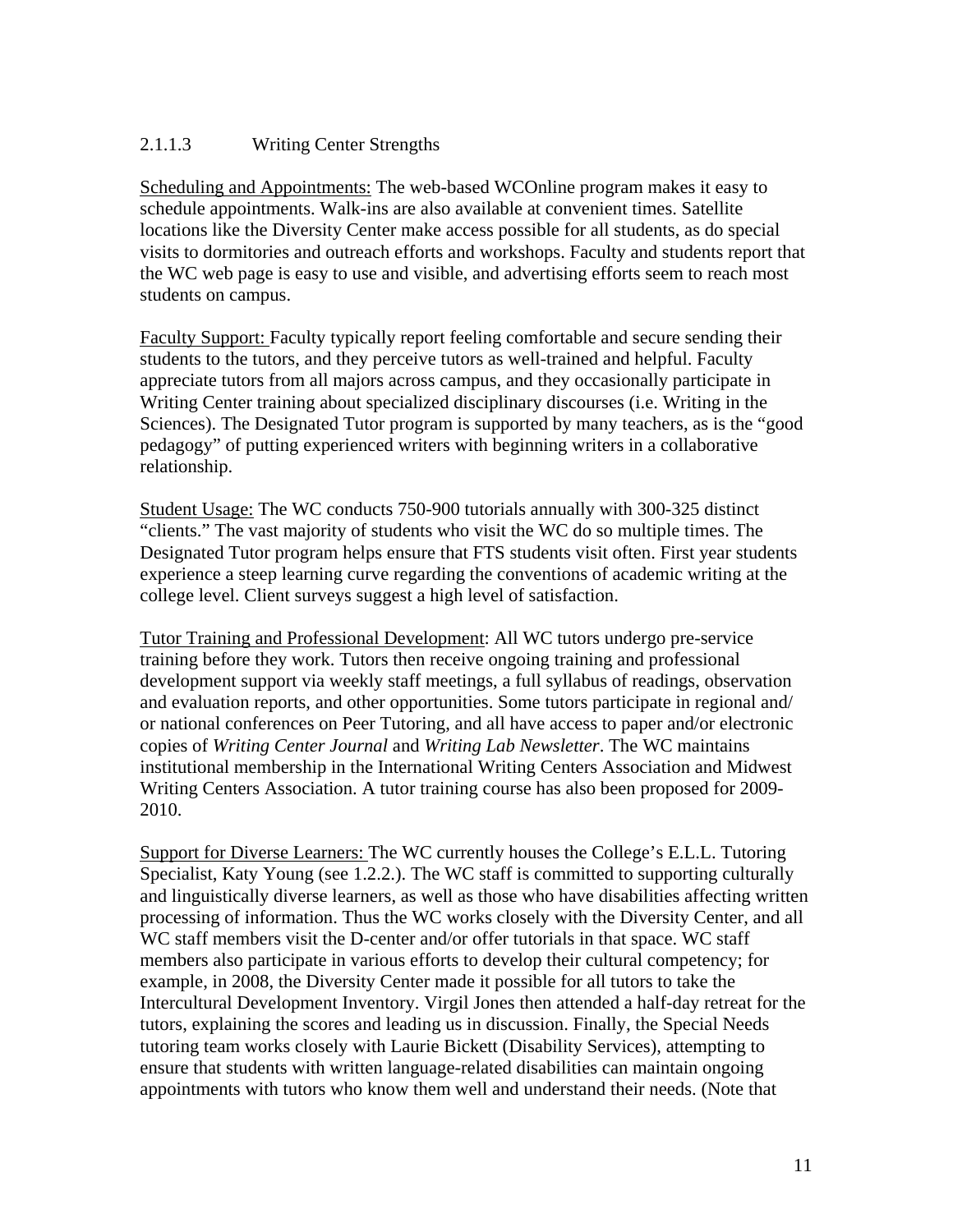they are not always able to do this work. See "Challenges," below.)

Community Building: Writing Center tutors report that membership on staff contributes to their sense of community at Gustavus, and students who use the WC report that the environment is welcoming and appropriate given the mission of the College. The FTS program and WC in particular have begun to build a community of writers.

### 2.1.1.4 Writing Center Challenges, Barriers, and Opportunities

Attracting and Retaining Diverse Students: The College is now poised to recruit and educate an increasingly diverse pool of students. Given our mission, as well as the College's Strategic Plan's emphasis on educating immigrant populations and preparing students for global and citizenship, leadership, and service, Gustavus needs not only to recruit such students but to support, retain, nurture, and challenge them as well. Studies clearly demonstrate a positive correlation between mentoring programs, peer tutoring / support programs, and retention of underrepresented students. The Writing Center should seek to make permanent its E.L.L. tutoring specialist position, perhaps even expanding it to include other responsibilities: outreach to local immigrant populations, communication with parents of students from underrepresented groups, or other options.

Staff Diversity and Cultural Competency: The Writing Center needs to recruit an increasingly diverse staff of tutors, particularly tutors who are members of underrepresented student populations. The Center also needs to prepare those tutors who are white and/ or monolingual to work well with those whose cultural or linguistic backgrounds differ from their own.

Tutor Scheduling: Tutors are paid whether or not they have clients/ appointments at any given hour. There are some weeks of the year where tutors only actually consult with writers during 40% -50% of the hours for which they are paid. While the WC wishes to offer students both day and evening hours for their appointments, the WC may need to radically reduce the number of tutoring hours available (and the number of tutors). Likewise, there are far fewer tutorials conducted each spring than each fall. The WC needs to adjust its hiring/ scheduling for that discrepancy.

Budget: The WC shares its budget with WAC; \$2,275.00 barely covers the basic expenses of the WC annually. The WC needs its own budget and budget officer. Moreover, lack of funding means that there is no secretarial support for the WC; Fremo has created student leader positions to handle much of this work whenever possible.

Tutor Compensation: The tutors at the Writing Center are paid \$6.65 per hour, which is less than students who work for Dining Services and Custodial Services. They are also paid less than most peer tutors nationally. This makes it difficult to attract and retain the best students for these positions. The WC needs other ways to compensate tutors for their work.

Tech Support and Facilities: The Writing Center must outsource its software for \$715.00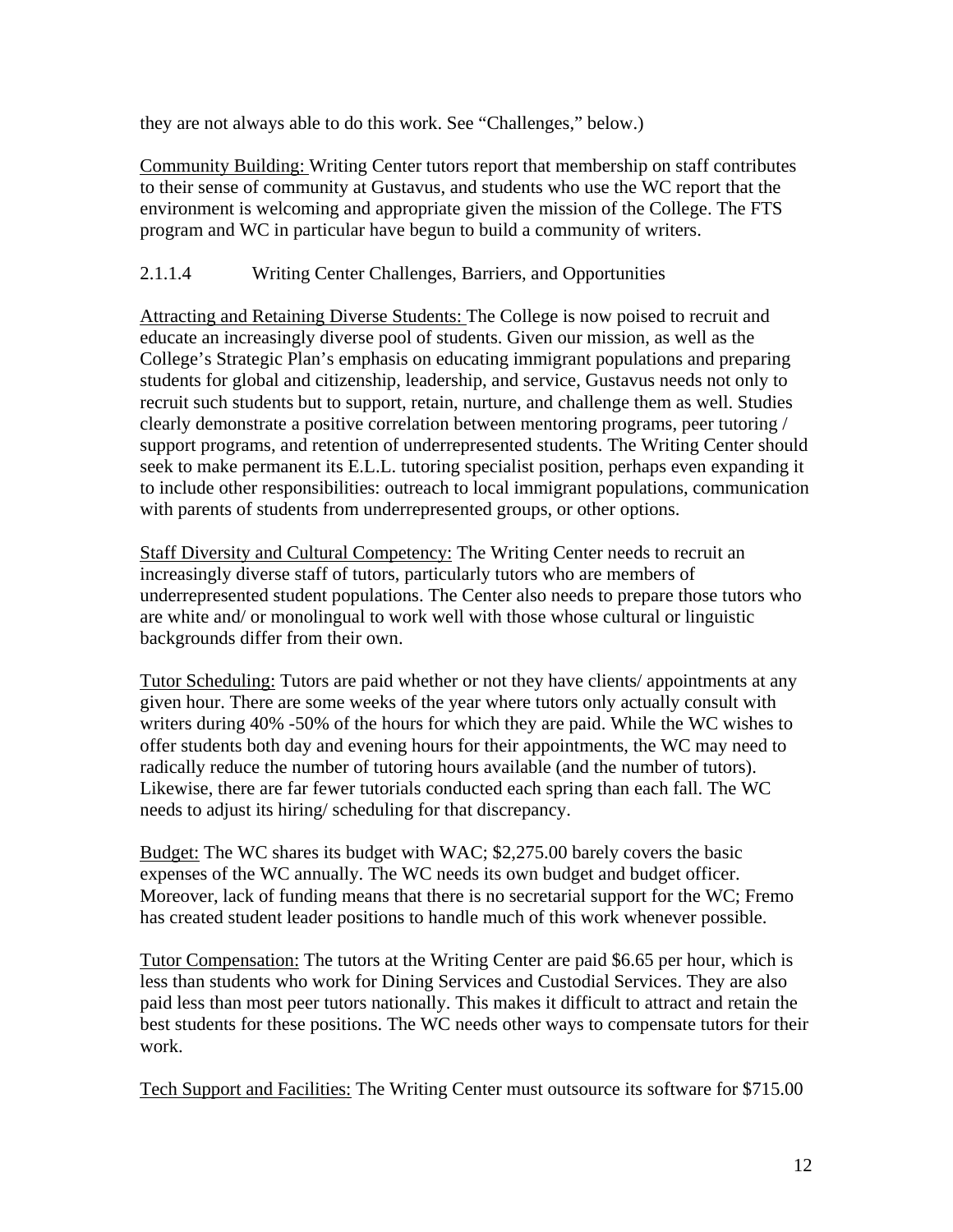annually. The WC also receives only used or recycled computers from GTS, and lacks access to the kind of software (i.e. voice-recognition) that would make writing easier for students with disabilities. Moreover, the WC facilities themselves are often inappropriate for the tasks at hand. The WC is really an old computer lab; thus tutorials must take place in the center of the room at a table where students have no privacy. Some tutors simply take their clients outside the WC and tutor them in the Confer/ Vickner hallways or other common spaces in the building. The room needs to be reconfigured, preferably with attached office space for the E.L.L. tutoring specialist.

Leadership: Fremo has been the WC director since 2000; she is replaced only for sabbatical periods. The WC needs to be infused with creative and innovative ideas. Having a single director (and no assistant director) means that there are few opportunities for Fremo to experiment, collaborate, or otherwise benefit from another WC professional's input. Additional leadership models should be investigated. For instance, the College could have two Writing Specialists on campus, and these people could codirect the WAC program and Writing Center, rotating as needed.

Training: Tutors need more than a pre-semester workshop in order to further develop their rhetorical and grammatical vocabulary, critical reading skills, interpersonal communication skills, and pedagogical techniques. A full credit course each fall should be required for all tutors, as well as continuing staff meetings each spring. Likewise, tutors might be more fully integrated into the FTS classes, and faculty members in the sciences report that they would benefit from better connections between the Writing Center and science courses. This would require additional training, particularly for those tutors who major in Humanities based disciplines.

Support for Students with Disabilities: Tutors are not adequately trained to work with students who have written processing disabilities. Either tutors need to be trained (and compensated for this training) by Academic Advising, or the College needs to hire somebody to do this work.

#### 2.2 **Writing Program (WAC and WC) External Challenges and Opportunities**

Programmatic Trends: Nationally, the WAC movement has run its course at small colleges, making WAC a staple rather than an innovation. Once WAC is a regular part of what "most good colleges do," it's time to consider ways to do that work with excellence and innovation. Current best practices in Writing Centers, for instance, favor a "Writing Fellows" model that assigns a strong cohort of tutors to first term seminar sections. But this model may not be feasible at Gustavus. We need to investigate other innovative practices, and the Teagle consortium of colleges may be a logical place to turn for new ideas.

Assessment Trends: Many excellent small colleges have instituted portfolio requirements or other cross-campus assessment opportunities, which enable faculty from across the disciplines to read and assess student writing together. Our WAC and WC directors need to find ways to attend more national conferences, learn about such innovations, and bring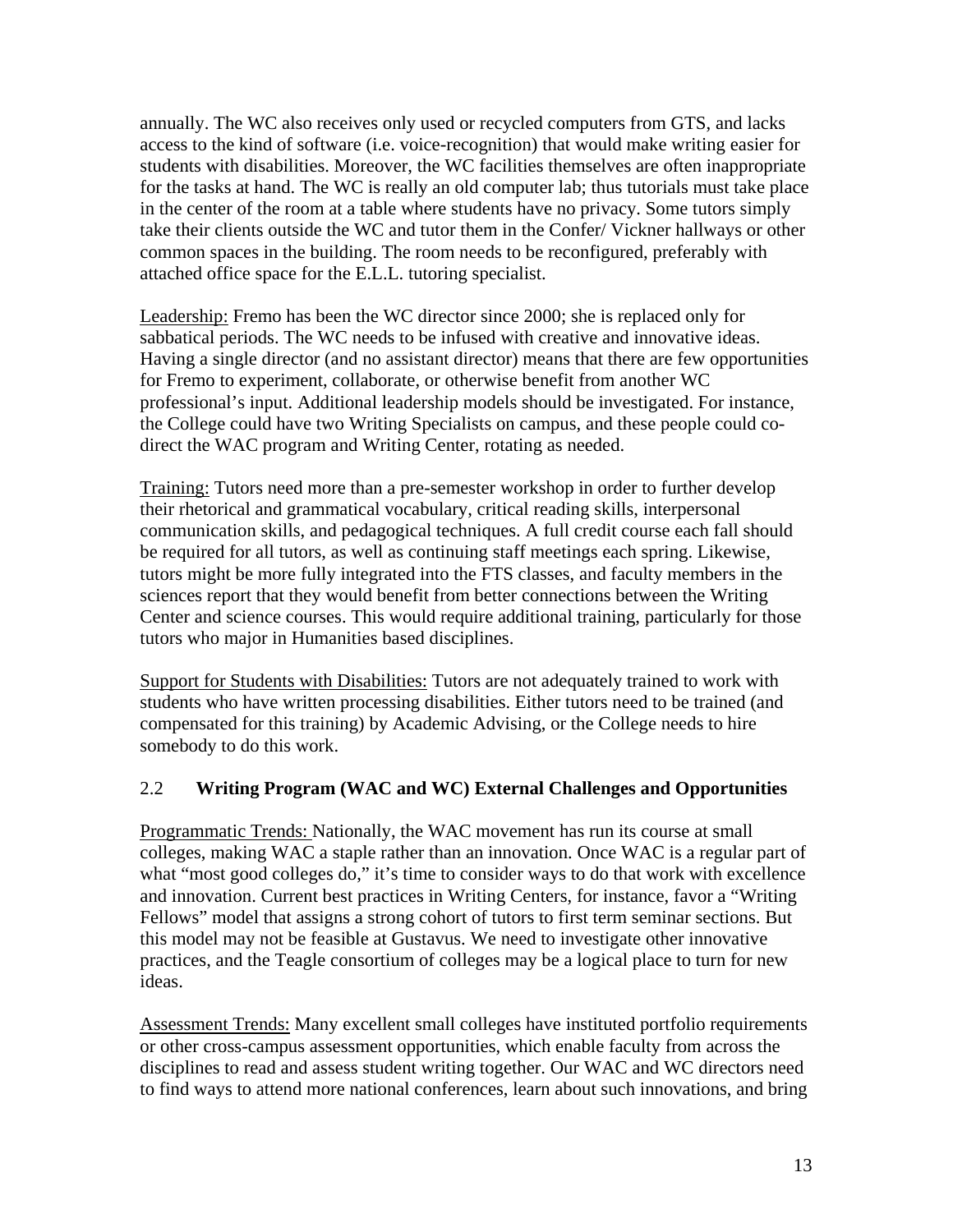that information back to the campus. Teagle and Wabash data analysis should feed into this project.

Student Support Centers: Academic Support Centers centralize tutoring efforts across the disciplines, providing space for mentoring programs, tutoring programs, adaptive technology for students with disabilities, and other resources. Such centers are staffed by professionals (who hold Ph.D. or MS/ MA degrees) who train tutors and coordinate programs. These centers exist in centrally located spaces, near or within libraries and student unions. They enable collaborative and interdisciplinary work for faculty, staff, and students. Such a model might be useful for us to investigate. The Gustavus WC tutors are often overwhelmed by the process of tutoring students with learning disabilities; they lack the knowledge and the support to do this work well.

Digital Media and Visual Rhetorics: Current trends in the field of Rhetoric and Composition lean heavily in this direction. As we seek to prepare students to communicate in a media-savvy and technologically sophisticated culture, we must prepare them to read and write in the forms of the future, not only those of the past. Our WAC program might consider ways to integrate digital media or visual rhetorics into its requirements, or we might investigate ways to offer a particular suite of courses (appropriate for various disciplines, or specific to one division or another) that get students reading and writing in electronic and/ or digitally enhanced media.

Global and Intercultural Communication: Our current political and international situations speak to the vital importance of producing college graduates who can read, write, speak, and think in culturally sensitive, sophisticated ways. Rhetorical practices differ when cultural context shifts. What should teachers of writing know about the "conventions" that seem so natural to us? How do we prepare our students to work for or lead corporations in a global economy? What do our faculty members need to know in order to read and assess the work of linguistically diverse writers? Our WAC program and Writing Center must consider these questions.

Community Involvement: Growing immigrant communities in our area, such as the Latino/a and Somali communities, might benefit from extended contact with Writing Center tutors or other writers on campus. How might the Writing Center reach out to the community? Could tutors help immigrant students as they draft their college entrance essays? Could they help immigrant students and parents as they write resumes and cover letters? Likewise, what could the Writing Program do for / with local high school students and teachers? What partnerships could emerge?

#### **Section 3 Strategic Initiatives and Recommendations**

3.1 WAC Initiatives and Recommendations

Goal 1: Develop rhetorical competency.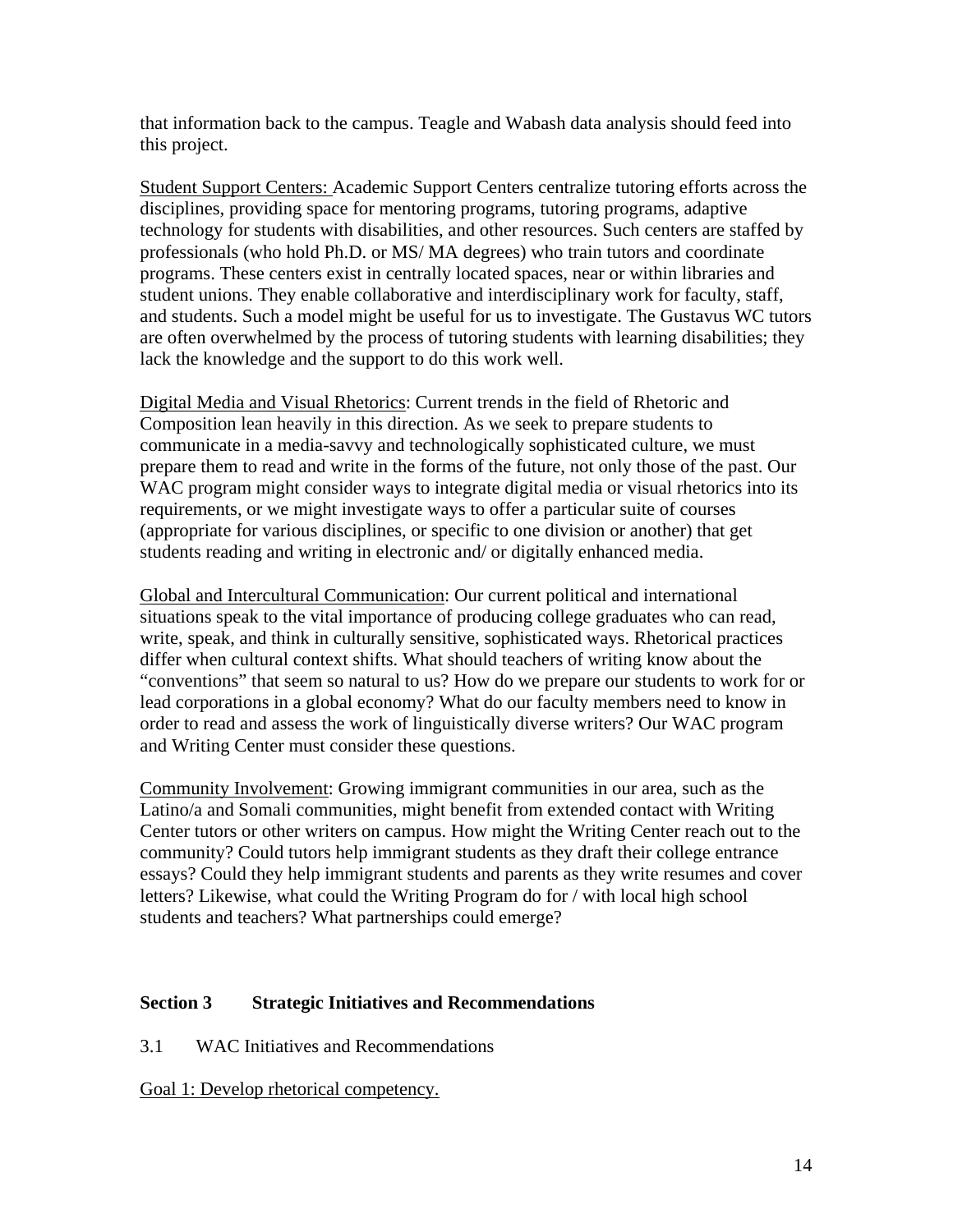- Explore a portfolio assessment project that helps us learn if, in fact, that competency has been achieved. Include faculty from across the disciplines; hold norming sessions to teach them to read and assess portfolios.
- Use Teagle data and Wabash data in order to assess the efficacy of our Writing Program. David Menk and/ or Deans might conduct conversations with faculty to review the data, and the WAC director could then develop initiatives to address the results.
- Hire WAC director whose areas of expertise include WAC, Writing Program Administration, Assessment, Scientific and Technical Communication, and/ or Writing Centers.
- Increase faculty development opportunities for teachers of WRITI and WRITD beyond the confines of FTS training. Hold workshops during the summer and compensate faculty accordingly.
- Develop new WRITI courses, particularly at the 200 level. Consider grants like RSC model to encourage and reward faculty who develop such courses.
- Create a required independent writing project or portfolio option for second- or third-year students. Consider linking the portfolio to the IEX term.
- Administration should commit to a lower cap (16) on WRITI and WRITD courses and enable/ enforce those caps by encouraging and rewarding departments for their participation in General Education programs like WAC.

#### Goal 2: Foster creativity and self expression.

- Collaborate with English department as it develops Visiting Writers Series; link that series to Craft Talks conducted at the Writing Center to encourage students who are creative writers.
- Sponsor a college-wide writing competition that includes creative and critical writing, as well as digital/ new media entries. Endow that competition.

#### Goal 3: Teach argumentation and critical thinking.

- Recommendation: Kendall Center could sponsor a workshop focused on teaching argumentation and critical thinking; include a session focused on writing instruction.
- Suggest that FTS Advisory Board revise WRITI and FTS language to include more explicit attention to argumentation.
- Create a repository of argumentative assignments and evaluative rubrics and make it available via the WAC web site.

#### Goal 6: Negotiate meaning with diverse audiences.

 Create full-time position for E.L.L. Tutoring and Support Specialist. This person can help faculty members develop assignments and activities to promote cultural competence. We might also link this position to another area of the College (i.e. outreach for Admission Office—ELL Tutoring Specialist might spend ½ time in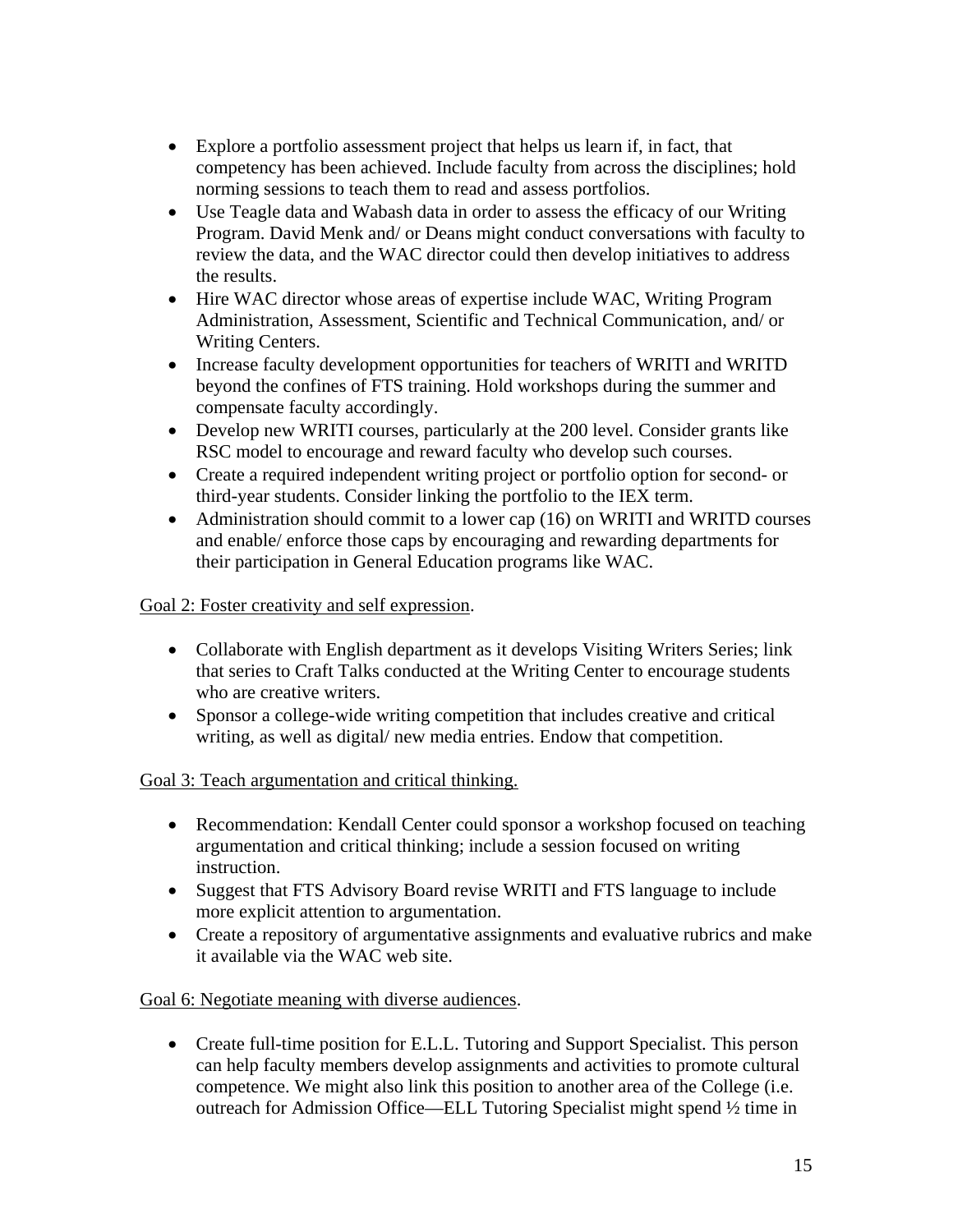the local Hmong, Somali, and/ or Hispanic communities recruiting students and meeting with parents).

- Kendall Center could sponsor a workshop for WRITI and WRITD teachers focused on oral and written communication for diverse students.
- Create WRITI courses focused on writing for diverse audiences and/ or writing in diverse cultural contexts.

### Goal 7: Create support mechanisms.

- Create academic support center that includes Writing Center under its umbrella; centralize tutoring services for students across the curriculum.
- Work closely with Kendall Center to develop more intentional workshops for WRITI and WRITD teachers who did not go through FTS training.
- Review results of Teagle and Wabash Studies with department Chairs and both directors (WC and WAC). Use that data to begin conversations about increasing departmental participation, particularly in courses at Level Two.
- 3.2 Writing Center Initiatives and Recommendations

### Goal 4: Help writers improve their rhetorical and stylistic skills.

- Develop a full credit training course for tutors. Introduce rhetorical theory and contemporary theories of composing and revising prose.
- Develop staff meeting sessions devoted to stylistic and mechanical issues to improve tutors' ways of talking about style.

Goal 5: Model invention, revision and self-editing skills that can transcend disciplinary boundaries.

- Create more opportunities for faculty across the disciplines to meet with tutors and/ or for tutors to study writing across the disciplines.
- Create a storehouse of examples of disciplinary discourse. Make available via the WC web pages.

Goal 6: Support an increasingly diverse student body at Gustavus, including those who are multilingual or speak and write English as their second language.

- Recommendation for administration: Make the ELL tutoring position permanent; reconfigure as ELL and Multilingual Academic Support. Make this position full time by adding community and/or parental outreach to the tutoring component. Allow the ELL specialist to connect with the parents of immigrant students, or local teachers, etc.
- Hire more tutors who are multilingual or international students themselves. Recruit students of color to work at the Writing Center.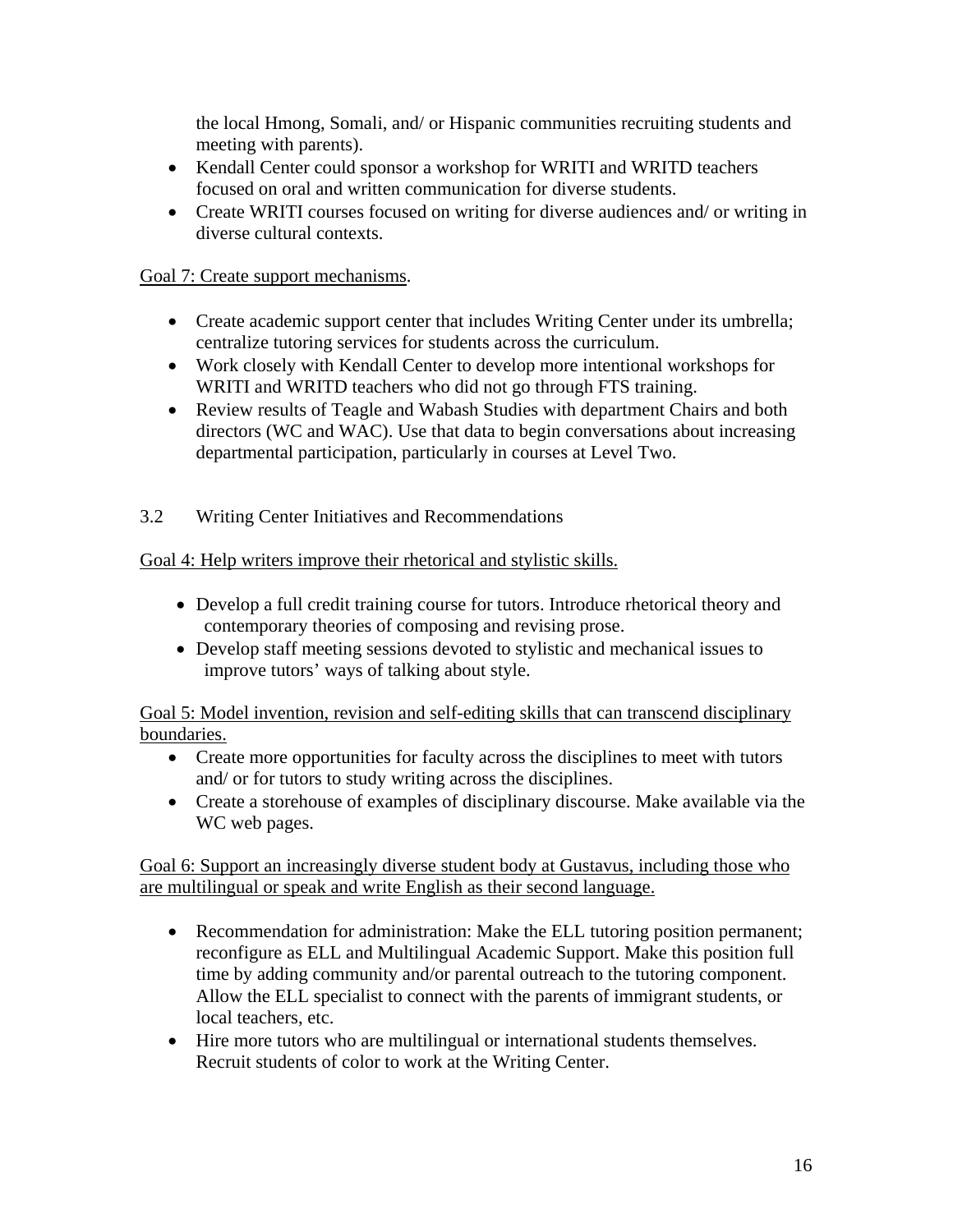Goal 7: Assist writers who may have trouble with written processing skills, including those with learning disabilities.

 Create a half-time tutoring position for a specialist (masters degree level) who focuses on written processing disorders.

#### . **Section 4 Assessment**

Rather than offer a lengthy list of assessments for each of the goals stated above, the directors of WAC and WC recommend instead committing to a variety of assessment tools that can, in turn, be used to evaluate our program globally.

- 4.1 Commission an external review of the Writing Program (both WAC and WC). That external review would most certainly point us toward more fruitful directions for faculty development and internal programmatic assessment.
- 4.2 Charge Curriculum Committee with an internal review of the Writing Program. Use this as an opportunity to chart departmental participation in the program and present resulting data to the Provost.
- 4.3 Review Teagle and Wabash data with WAC and WC directors. Utilize that data in order to create faculty development opportunities for teachers of WRITI and WRITD courses.
- 4.4 Hire full time Director for the Writing Program to oversee both WAC and the Writing Center. This Director might teach 1-1 with two releases in the fall and two in the spring. This release time would enable the Director to focus attention on creating appropriate assessment projects, completing those projects, and sharing the outcomes with faculty and administrators.
- 4.5 Conduct portfolio assessment project at three points in the curriculum: 1) upon completion of FTS; 2) end of sophomore year; 3) upon completion of capstone or other writing intensive course in the final year of the major. This will help us understand program outcomes.
- 4.6 Look annually at data from the registrar's office in order to track departmental participation in WAC and to trace the number of students who have difficulty meeting the three course writing requirement at Gustavus.
- 4.7 Ask annually for feedback from all teachers of WRITI and WRITD courses regarding the level of support they've received and the topics they'd like to cover during future faculty development workshops.
- 4.8 Ask annually for feedback from students regarding their perceptions of their own writing abilities. Compare that with portfolio outcomes.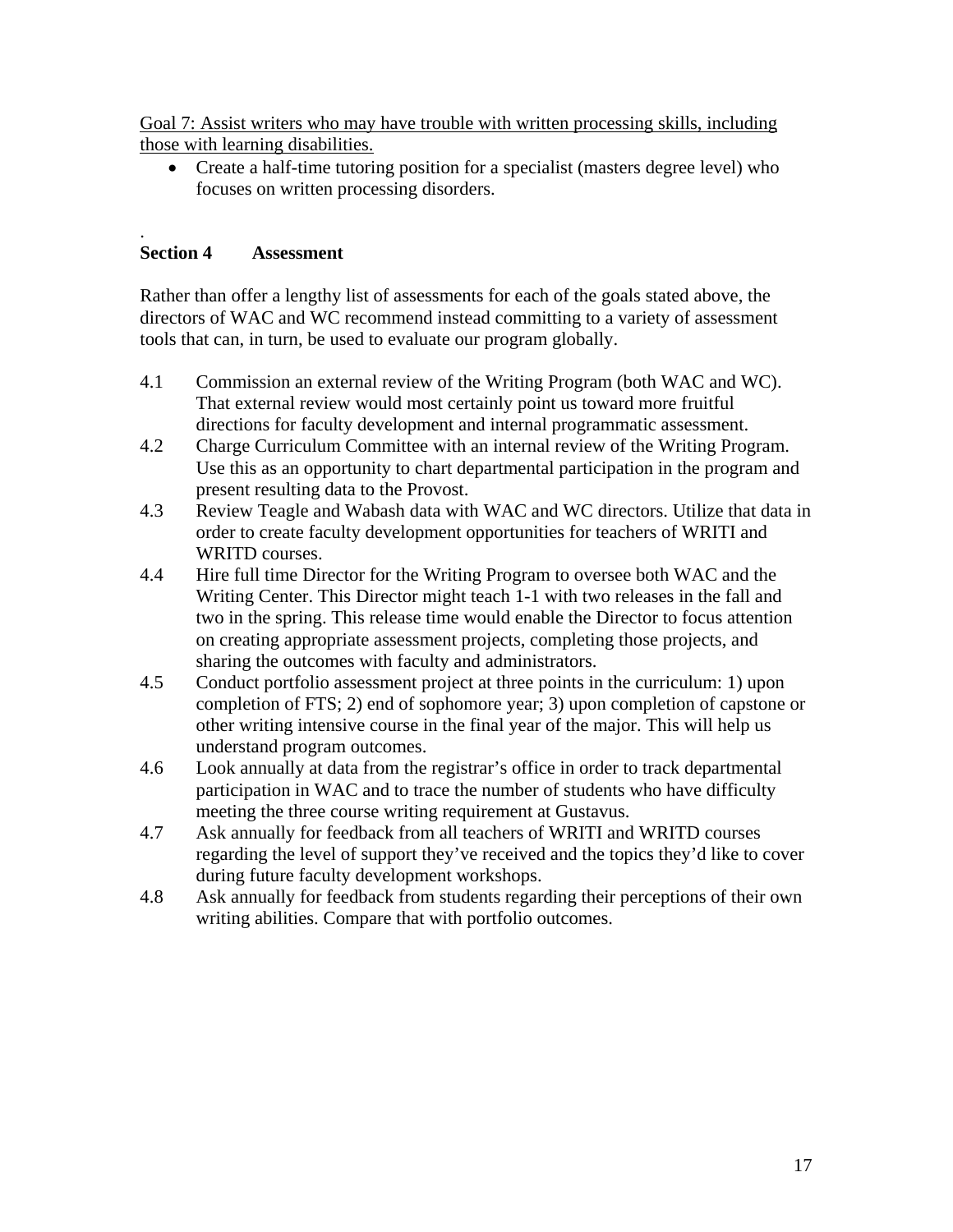# **APPENDIX A WRITING ACROSS THE CURRICULUM Data Analysis from Registrar**

# *WRITI and WRITD COURSES-Number of Sections by Academic Dept.*

| <b>DEPARTMENT</b> |                         | <b>FALL 2007</b><br><b>SPRING 2008</b> |                         |                         | <b>FALL 2008</b> |                | <b>SPRING 2009</b> |                |
|-------------------|-------------------------|----------------------------------------|-------------------------|-------------------------|------------------|----------------|--------------------|----------------|
|                   | <b>WRITD</b>            | <b>WRITI</b>                           | <b>WRITD</b>            | <b>WRITI</b>            | <b>WRITD</b>     | <b>WRITI</b>   | <b>WRITD</b>       | <b>WRITI</b>   |
| <b>ART</b>        | 1                       | 0                                      | 3                       | 0                       | 1                | 0              | 3                  | 0              |
| <b>BIO</b>        | 4                       | $\Omega$                               | 3                       | $\mathbf 0$             | 5                | 0              | $\mathbf{1}$       | 0              |
| <b>CHE</b>        | 1                       | $\Omega$                               | $\overline{3}$          | $\mathbf 0$             | 1                | 0              | $\overline{2}$     | 0              |
| <b>CLA</b>        | 0                       | 0                                      | $\mathbf 0$             | $\mathbf 0$             | 0                | 0              | $\mathbf 0$        | 0              |
| <b>COM</b>        | $\overline{4}$          | 0                                      | $\overline{\mathbf{4}}$ | 1                       | $\overline{4}$   | $\overline{2}$ | 4                  | 1              |
| <b>CUR</b>        | 0                       | 5                                      | $\overline{2}$          | 1                       | 1                | 5              | $\overline{2}$     | 1              |
| E/M               | 6                       | 0                                      | 5                       | $\mathbf 0$             | 6                | 0              | $\overline{4}$     | 0              |
| EDU               | $\overline{4}$          | 0                                      | $6\phantom{1}6$         | $\mathbf 0$             | 6                | 0              | 6                  | 0              |
| <b>ENG</b>        | $\overline{7}$          | 0                                      | $6\phantom{1}6$         | $\overline{2}$          | $\overline{4}$   | 1              | 3                  | 1              |
| <b>ENV</b>        | 0                       | 0                                      | $\mathbf 0$             | $\mathbf 0$             | 0                | 0              | $\mathbf 0$        | 0              |
| <b>FRE</b>        | 1                       | $\mathbf{1}$                           | $\mathbf 0$             | $\mathbf 0$             | $\Omega$         | 1              | 0                  | 1              |
| <b>FTS</b>        | 0                       | 39                                     | $\mathbf 0$             | 1                       | 0                | 37             | 0                  | 1              |
| <b>GEG</b>        | 0                       | 0                                      | 1                       | $\mathbf 0$             | 1                | 0              | 0                  | 0              |
| <b>GEO</b>        | 0                       | $\Omega$                               | 1                       | $\mathbf 0$             | $\Omega$         | 0              | 1                  | 0              |
| <b>GER</b>        | 0                       | 0                                      | $\mathbf 0$             | $\mathbf 0$             | 0                | 0              | $\mathbf 0$        | 0              |
| <b>GRE</b>        | 1                       | 0                                      | 1                       | $\mathbf 0$             | 1                | 0              | 1                  | 0              |
| <b>GWS</b>        | $\overline{2}$          | 0                                      | $\mathbf 0$             | 1                       | 0                | $\overline{2}$ | 0                  | 1              |
| <b>HES</b>        | 3                       | 0                                      | $\overline{2}$          | $\mathbf 0$             | $\overline{4}$   | $\mathbf 0$    | 3                  | 0              |
| <b>HIS</b>        | 3                       | 0                                      | $\overline{2}$          | $\mathbf 0$             | $\overline{2}$   | 0              | 3                  | 0              |
| <b>IDS</b>        | 0                       | 0                                      | $\mathbf 0$             | $\mathbf 0$             | $\Omega$         | 0              | $\mathbf 0$        | 0              |
| <b>JPN</b>        | 0                       | 0                                      | $\mathbf 0$             | $\mathbf 0$             | 0                | 0              | $\mathbf 0$        | 0              |
| LAT               | 1                       | 0                                      | $\mathbf{1}$            | $\mathbf 0$             | 1                | 0              | 1                  | 0              |
| <b>MCS</b>        | 3                       | $\Omega$                               | $\overline{2}$          | $\mathbf 0$             | 3                | 0              | 1                  | 0              |
| <b>MUS</b>        | 1                       | 0                                      | $\mathbf 0$             | $\mathbf 0$             | 1                | 0              | 0                  | 0              |
| <b>NDL</b>        | 0                       | 0                                      | $\mathbf 0$             | $\mathbf 0$             | $\Omega$         | 0              | 0                  | 0              |
| <b>NUR</b>        | 0                       | $\Omega$                               | 1                       | $\mathbf 0$             | $\Omega$         | 0              | 1                  | 0              |
| <b>PCS</b>        | 0                       | $\Omega$                               | $\mathbf 0$             | $\mathbf 0$             | 0                | 0              | $\mathbf 0$        | 0              |
| PHI               | 0                       | 3                                      | $\overline{2}$          | $\overline{\mathbf{4}}$ | 1                | 3              | 1                  | 3              |
| <b>PHY</b>        | 1                       | 0                                      | $\mathbf 0$             | $\mathbf 0$             | 1                | $\mathbf 0$    | 0                  | 0              |
| <b>POL</b>        | 1                       | $\mathbf{1}$                           | $\overline{2}$          | 1                       | $\overline{2}$   | 1              | $\overline{2}$     | 0              |
| <b>PSY</b>        | 3                       | $\Omega$                               | $\overline{2}$          | $\mathbf 0$             | 3                | 0              | 3                  | 0              |
| <b>REL</b>        | 6                       | $\mathbf 0$                            | 3                       | $\overline{0}$          | $\overline{2}$   | $\overline{0}$ | $\overline{2}$     | $\mathbf 1$    |
| <b>DEPARTMENT</b> | <b>FALL</b><br>2007     |                                        | <b>SPRING 2008</b>      |                         | <b>FALL 2008</b> |                | <b>SPRING 2009</b> |                |
|                   | <b>WRITD</b>            | <b>WRITI</b>                           | <b>WRITD</b>            | WRITI                   | <b>WRITD</b>     | <b>WRITI</b>   | <b>WRITD</b>       | <b>WRITI</b>   |
| <b>RUS</b>        | 0                       | 0                                      | 0                       | 0                       | 0                | 0              | 0                  | 0              |
| S/A               | 1                       | $\mathbf 0$                            | $\mathbf 0$             | $\mathbf 0$             | 1                | 0              | $\mathbf 0$        | 0              |
| <b>SCA</b>        | 0                       | $\mathbf 0$                            | 1                       | $\mathbf 0$             | 0                | 0              | $\mathbf{1}$       | $\mathbf{1}$   |
| <b>SPA</b>        | $\overline{\mathbf{4}}$ | $\mathbf 0$                            | $\overline{3}$          | $\overline{2}$          | 1                | $\overline{2}$ | $\overline{2}$     | $\overline{2}$ |
| <b>SWE</b>        | $\pmb{0}$               | $\mathbf 0$                            | $\pmb{0}$               | $\pmb{0}$               | 0                | $\mathbf 0$    | $\mathbf 0$        | $\mathbf 0$    |
| T/D               | 0                       | 0                                      | $\mathbf 0$             | $\mathbf 0$             | 0                | 0              | $\mathbf{1}$       | 0              |
| <b>Sub-Totals</b> | 58                      | $49* /$                                | 56                      | 13                      | 52               | $54* /$        | 48                 | 13             |
|                   |                         | 10                                     |                         |                         |                  | 17             |                    |                |

\*FTS included